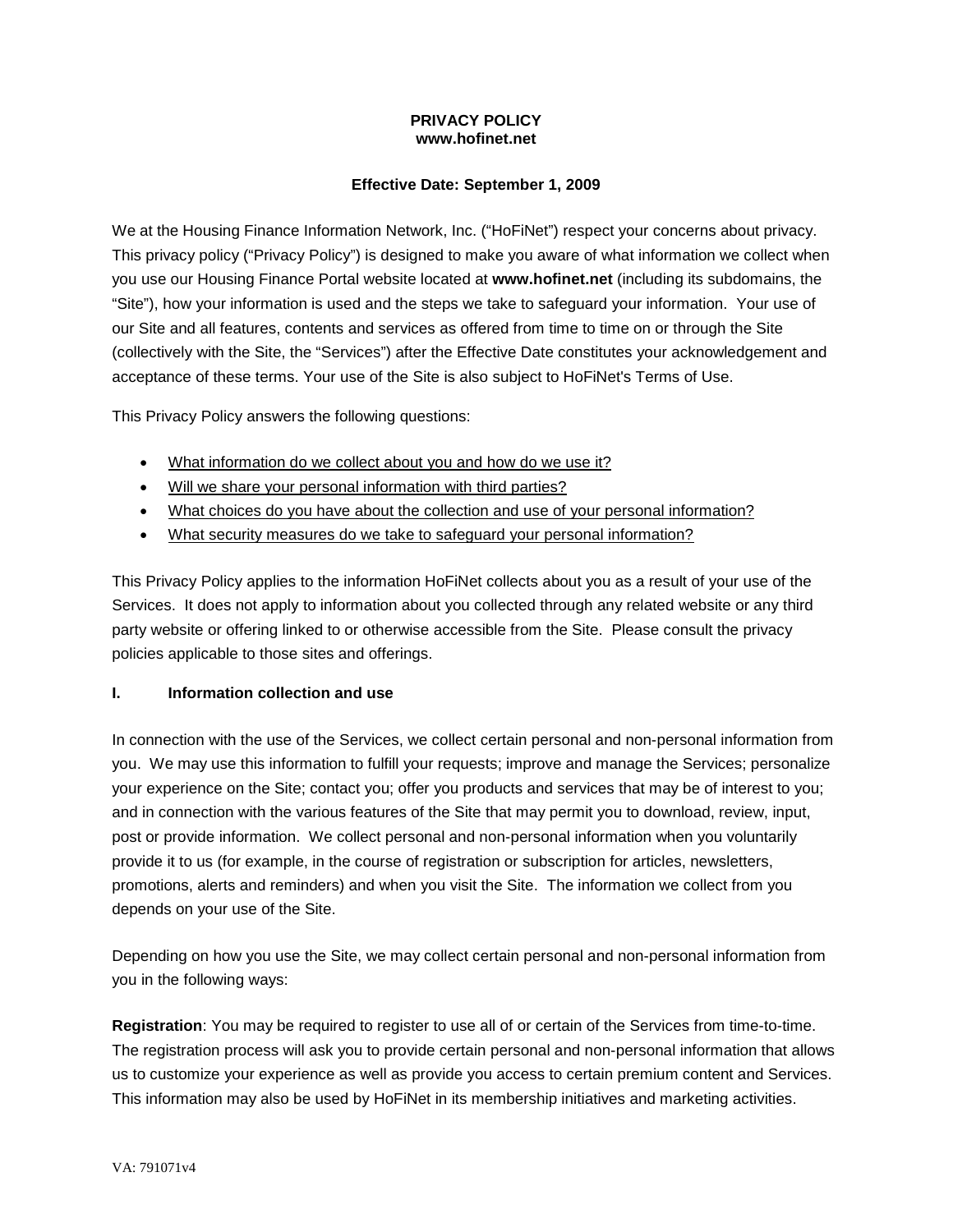Such personal information may include (but is not limited to) your e-mail address, name and type of organization, address, demographics, contact information (including telephone number), credit card or other payment information and other similar information.

**Subscription**: At various locations on the Site, you will have the option to subscribe to receive articles, informational newsletters and promotions and to set alerts and reminders. Subscription is entirely optional. You may subscribe as a member to these services. We may also allow users to subscribe to certain Services without being a member if they provide certain personal information such as e-mail address, name and type of organization.

**Submissions**: You may have the option to submit articles, essays, information, media or other content on the Site from time-to-time. In the course of submitting such content you may be required to provide us with certain personal information such as your e-mail address, name, contact information and type of organization. With your consent, we may share this information with other users of the Site or other third parties. Any content or other submissions shall also be subject to the Terms of Use.

**Other Information:** In addition, in the course of your interactions with the Site, we may collect other nonpersonal information such as browser type, IP address and pages visited or information about the Services you use, the searches you perform, the results of those searches, and other information related to your use of a particular site or Service.We also may use cookies, beacons and other technologies to better manage our Site and offer you a more personalized experience with the Site.

**Special Note for Parents:** This Site is a general audience website and not designed or intended to attract children younger than 13. We do not collect personal information from any person we actually know is younger than 13.

## **II. Information disclosure to third parties**

We know how important it is to keep the personal information you've entrusted to us confidential. We will not rent, sell or share personal information about you with third parties except under certain circumstances as described herein. In all other cases, we will ask for your permission before we disclose your personal information.

**Affiliates and Partners:** We may share the information you provide with companies and websites affiliated with HoFiNet and partners of HoFiNet.

**Disclosure for legal reasons:** We may release personal information to third parties: (1) to comply with valid legal requirements such as a law, regulation, search warrant, subpoena or court order; or (2) in special cases, such as a physical threat to you or others, a security threat, a threat to our system or network, or cases in which we believe it is reasonably necessary to investigate or prevent harm, fraud, abuse, or illegal conduct. In the event that we are legally compelled to disclose your personal information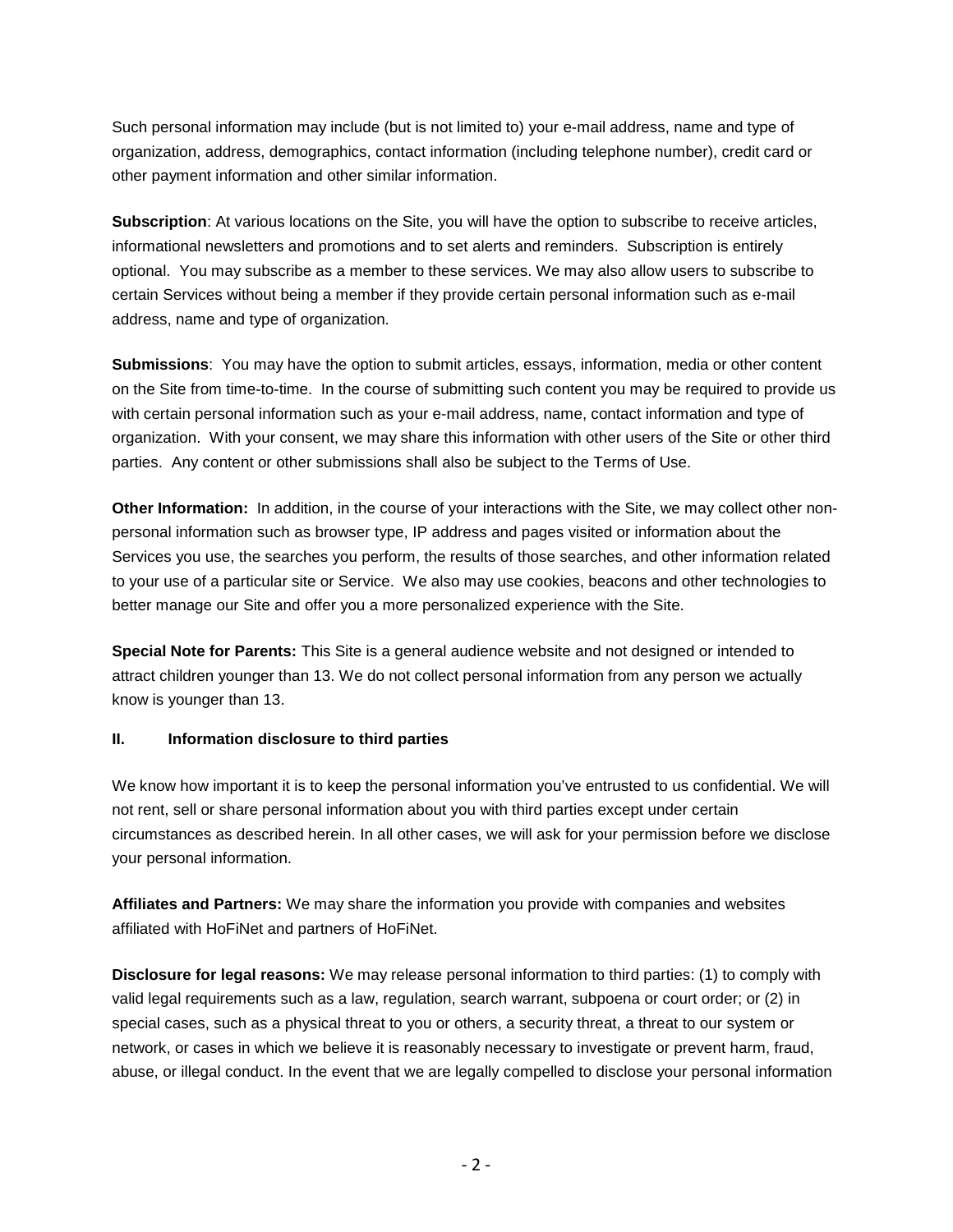to a third party, we will make reasonable efforts to notify you unless doing so would violate the law or court order.

**Agents and contractors:** Contractors sometimes have access to your personal information in the course of assisting in operating our business or Site and providing products or services to you. These contractors include vendors and suppliers that provide us with technology, services, and/or content for the operation and maintenance of our Site.

**Aggregated, non-personal information:** We may share aggregated information with third parties. This is information that is combined with the non-personal information of other users and does not allow you to be identified or contacted. Depending on the circumstances, we may or may not charge third parties for this aggregated information. We also may not limit the third parties' use of the aggregated information.

**Changes in our corporate structure:** If responsibility for the conduct of the Housing Finance Portal program is transferred by HoFiNet or HoFiNet is party to any restructuring or acquisition transaction, whether by merger, acquisition, liquidation or otherwise, the personal information you have provided at this site may be transferred, sold or assigned as part of that transaction.

## **III. Choice and control over your personal information**

You may always decline to provide personal information to us and/or refuse cookies in your browser, although some features or Services may not be accessible or function properly as a result.

#### **IV. Communications**

**Email communications:** Email communications that you send to us via the email links on the Site may be shared with HoFiNet representatives, affiliates, partners or employees. From time to time, we may send you Service-related emails, such as a welcome email when you subscribe to receive articles, newsletters, promotions, alerts and reminders or information regarding submission of essays.

**Articles, newsletters, promotions, alerts and reminders:** At various places on the Site, you will be given the option to receive articles, informational newsletters and promotions and to set alerts and reminders. You have the ability to opt-out of the receipt of such articles, newsletters, promotions, alerts and reminders.

## **Topic-Oriented Bulletin Boards; Articles and Other Information**

The Site features areas where people with similar research, content and housing-related interests can share information and support one another. Please remember that any information that you post in public areas is, by design, open to third parties.

**Forum and chat postings and comments:** By default, when you post to a forum your post will be associated with your nickname or user name.